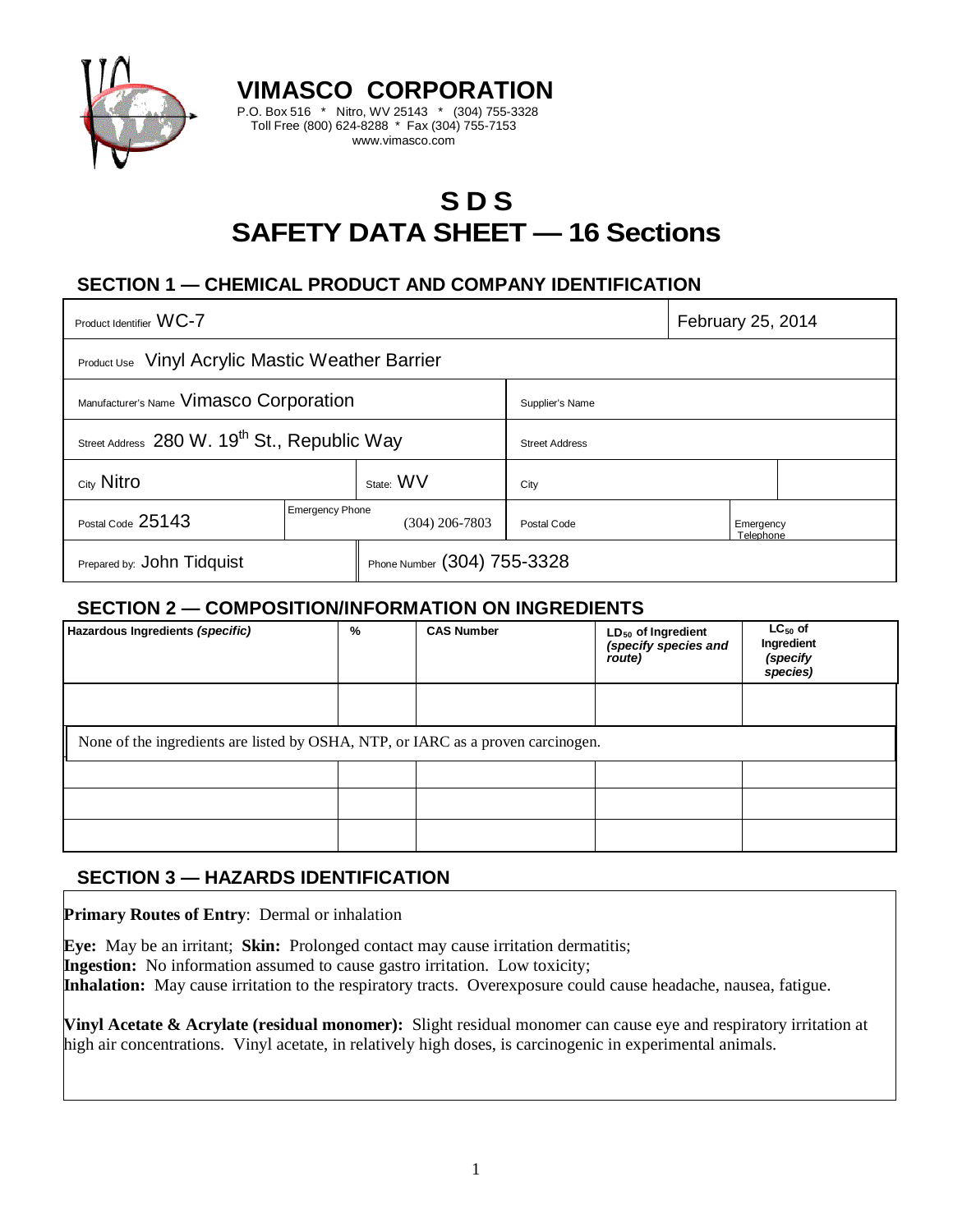# **Product Identifier - WC-7, Vimasco Corporation**

# **SECTION 4 — FIRST AID MEASURES**

**Skin**: Wash with soap and water

**Eyes:** Flush with clean water at least 15 minutes, if irritation persists, consult physician.

**Inhalation**: Remove to fresh air. If breathing is difficult, administer oxygen. If irritation persists, consult physician

**Ingestion**: Give two glasses of water, induce vomiting, consult physician or poison control center. Never give anything by mouth to an unconscious person.

### **SECTION 5 — FIRE FIGHTING MEASURES**

| Flammable<br>No.                                                         | If yes, under which conditions?                                                                                             |                                                  |  |  |  |
|--------------------------------------------------------------------------|-----------------------------------------------------------------------------------------------------------------------------|--------------------------------------------------|--|--|--|
| Means of Extinction: Foam, Alcohol Foam, $CO2$ , Dry Chemical, Water Fog |                                                                                                                             |                                                  |  |  |  |
| Flashpoint: No flash to boiling $212^{\circ}F$ (TCC)                     | Upper Flammable Limit (% by volume)                                                                                         | Lower Flammable Limit (% by volume)              |  |  |  |
| Autoignition Temperature (°C)                                            | Explosion Data: None known                                                                                                  | Explosion Data - Sensitivity to Static Discharge |  |  |  |
| Hazardous Combustion Products: None known                                |                                                                                                                             |                                                  |  |  |  |
| recommended, including self-contained breathing apparatus                | Product will not burn until water has boiled or evaporated. For dried film or residual solids, full protective equipment is |                                                  |  |  |  |

# **SECTION 6 — ACCIDENTAL RELEASE MEASURES**

Spills should be collected for disposal; eliminate all ignition sources. Prevent material from entering drains, sewers and waterways. Spills may be slippery. Before drying product may be washed away with water; after drying, remove with a paint scraper or strong solvent.

# **SECTION 7 — HANDLING AND STORAGE**

Thoroughly cleanse hands after handling. Launder contaminated clothing before reuse.

Protect from freezing.

Do not use empty containers for potables or edibles.

Store indoors at temperatures of 40°F to 90°F. Do not store at elevated temperatures, as containers could pressurize and rupture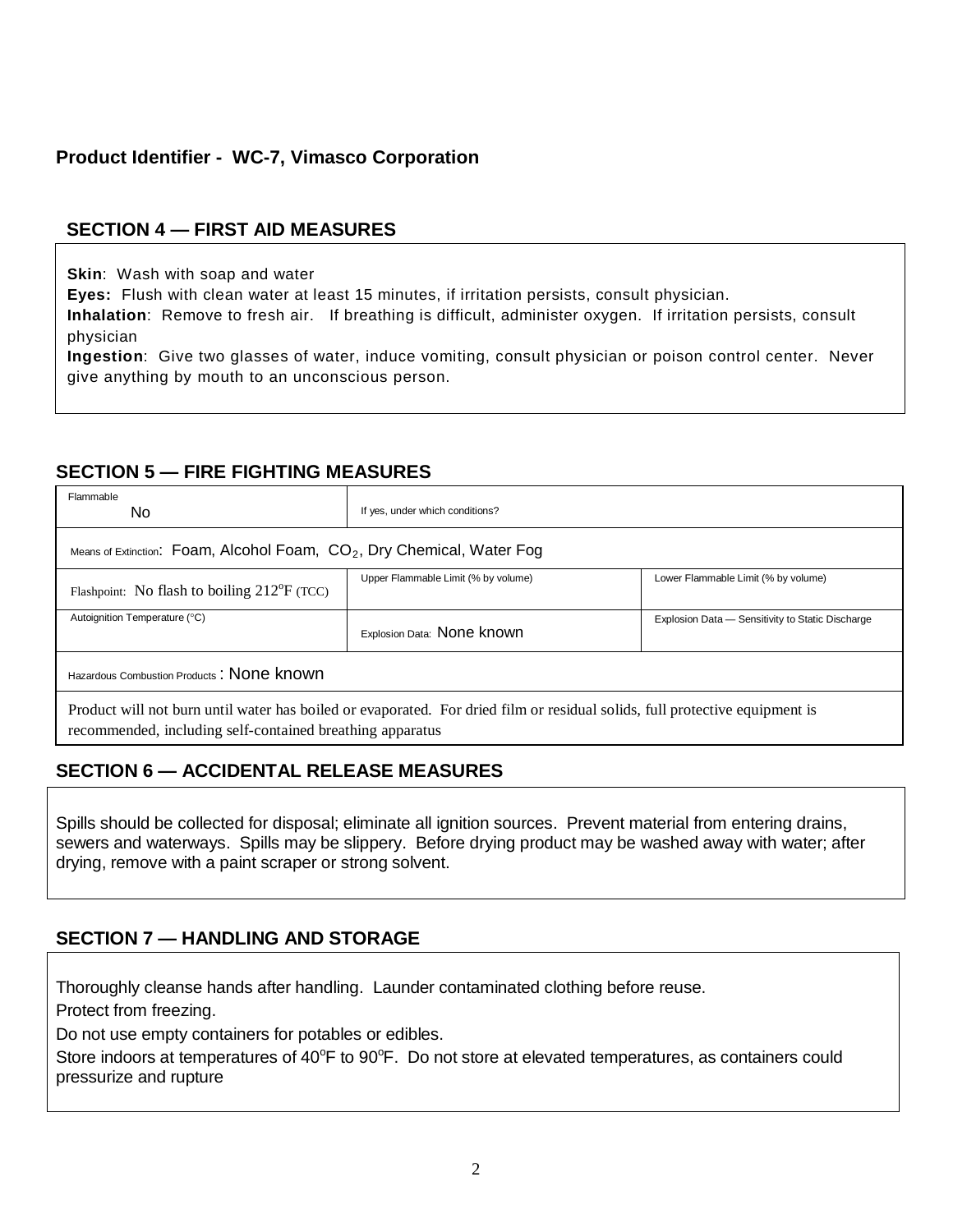# **SECTION 8 — EXPOSURE CONTROL / PERSONAL PROTECTION**

#### Exposure limits: Not available

In restricted ventilation areas, use approved chemical respirator, avoid inhalation of airborne particulates by using an approved respirator. General (mechanical) room ventilation is expected to be satisfactory. Supplementary local exhaust and respiratory protection may be needed in poorly ventilated spaces, or evaporation from large surfaces when spraying.

Personal Protection: Impervious gloves, goggles, face shield or other eyewear to protect from splash. Thoroughly cleanses hands after handling. Launder contaminated clothing before reuse.

# **SECTION 9 — PHYSICAL AND CHEMICAL PROPERTIES**

| Physical State. Paste consistency   | Odor: Mild latex odor                                   | <b>Wt/Gal: 10.5 lbs.</b>                                                        |
|-------------------------------------|---------------------------------------------------------|---------------------------------------------------------------------------------|
| Specific Gravity: 1.26              | Vapor Density (air = 1): $Lighter than air$             | Viscosity: Approx. 75,000 cps (spray grade);<br>approx 1,500,000 (trowel grade) |
| Evaporation Rate: Slower than ether | Boiling Point: 212 <sup>°</sup> F to 216 <sup>°</sup> F | Freezing Point: $32^{\circ}F$ (0°)C                                             |
| $pH$ 8.0 to 9.0                     | VOC (lbs/gal): 0 gm/L; 0.0 lbs/gal (less water)         | Volatile Volume: 45% (water)                                                    |

# **SECTION 10 — STABILITY AND REACTIVITY**

Chemical Stability: Stable

Avoid materials that are incompatible with water.

Thermal decomposition will yield  $CO$ ,  $CO<sub>2</sub>$ , and fragmented short-chain hydrocarbons. Decomposition Temperature: Approximately 240°F (115°C)

# **SECTION 11 — TOXICOLOGICAL INFORMATION**

Not available

# **SECTION 12 — ECOLOGICAL INFORMATION**